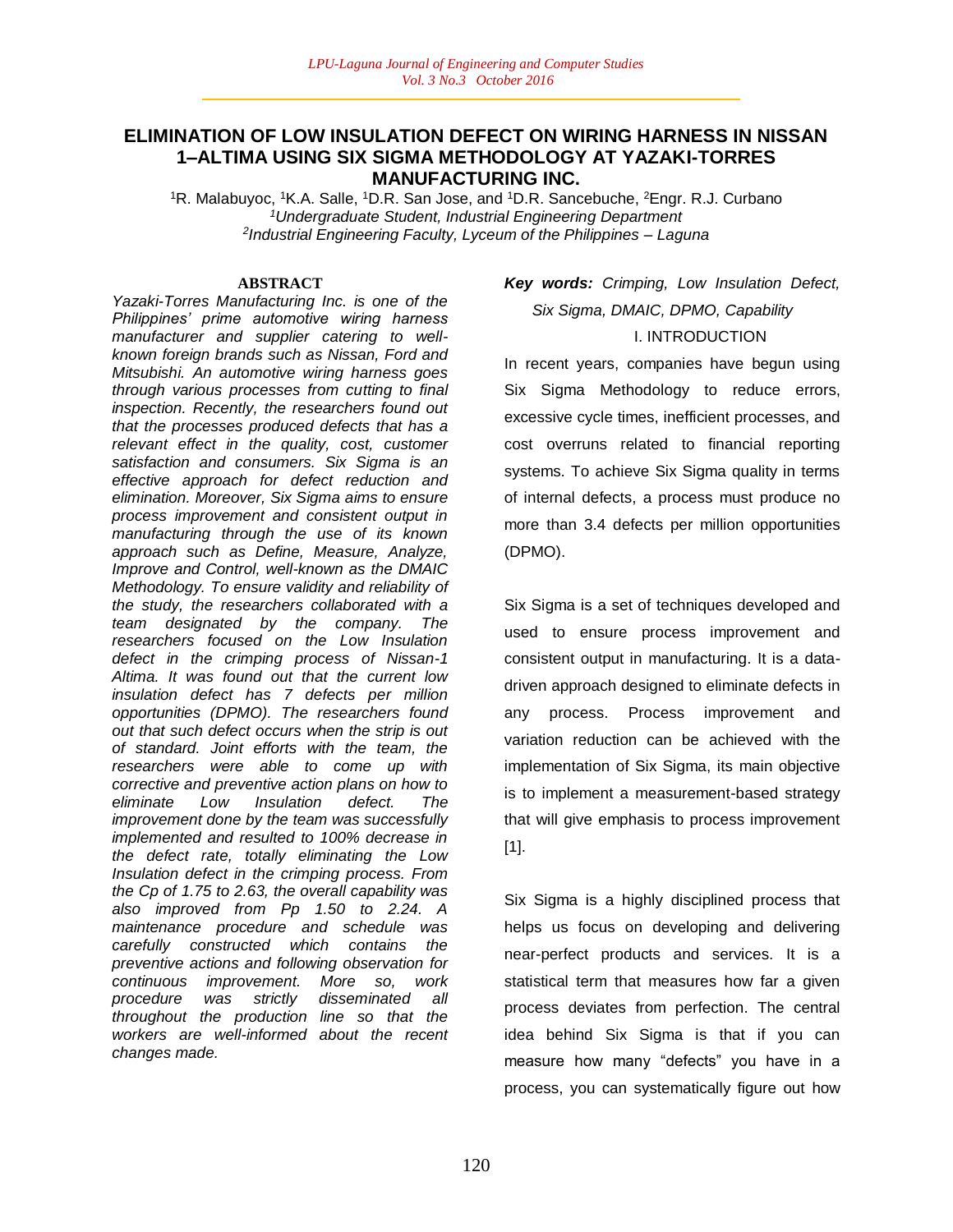to eliminate them and get as close to "zero defects" as possible [1].

The Six-Sigma methodology is designed to provide a systematic way of applying statistical tools in the context of process improvements in any organization. This is done by the application of the DMAIC methodology. The five stages of the present Six Sigma comprise the Define, Measure, Analyze, Improve and Control (DMAIC) [8].

DMAIC methodology is mainly used to identify, analyze and formulate solutions to problems in the processes [5]. It is usually applicable to a problem which has a current, steady-state process, product or services. It provides solutions to different problems such as nonconformity, defects or flaws, high cost or time, and deterioration [4].

Defects are imperfections that can decrease a product's value or worth. Eliminating defects can also provide satisfaction to the customers as their expectations and requirements can be easily met by producing the best quality products.

Yazaki-Torres Manufacturing Incorporated is the largest wiring harness manufacturer in the Philippines, and likewise the Top Exporter of Automotive Parts. With their continuing success in the industry and in expectation of more domestic demand for automobiles, Yazaki-Torres is looking forward to continuing and enhancing their operations in the Philippines.

There was an attempt to implement Six Sigma but due to its difficulty, YTMI Inc. was not able to finish it. As a counter measure, its tools alone are being used. This was supposedly used to eliminate waste in all of the work processes. As a result, this gives an improvement in quality, enhances customer satisfaction, a reduction in operation cost, increase in output and an increase in productivity. But there are still existing unavoidable factors that need improvement. Internal defect is one of the common problems in the

#### **CONCEPTUAL FRAMEWORK**



Figure 1. Research Paradigm

The Six Sigma DMAIC Methodology is a helpful tool in reducing internal defects since the main focus of the study is product quality improvement.

Define, measure, analyze, improve and control (DMAIC) helps the researchers come up with solution of problems, future plan, and also maintain the standing operating procedure with improvements in quality and reduced internal defects rate. With the help of this tool, the researchers will be able to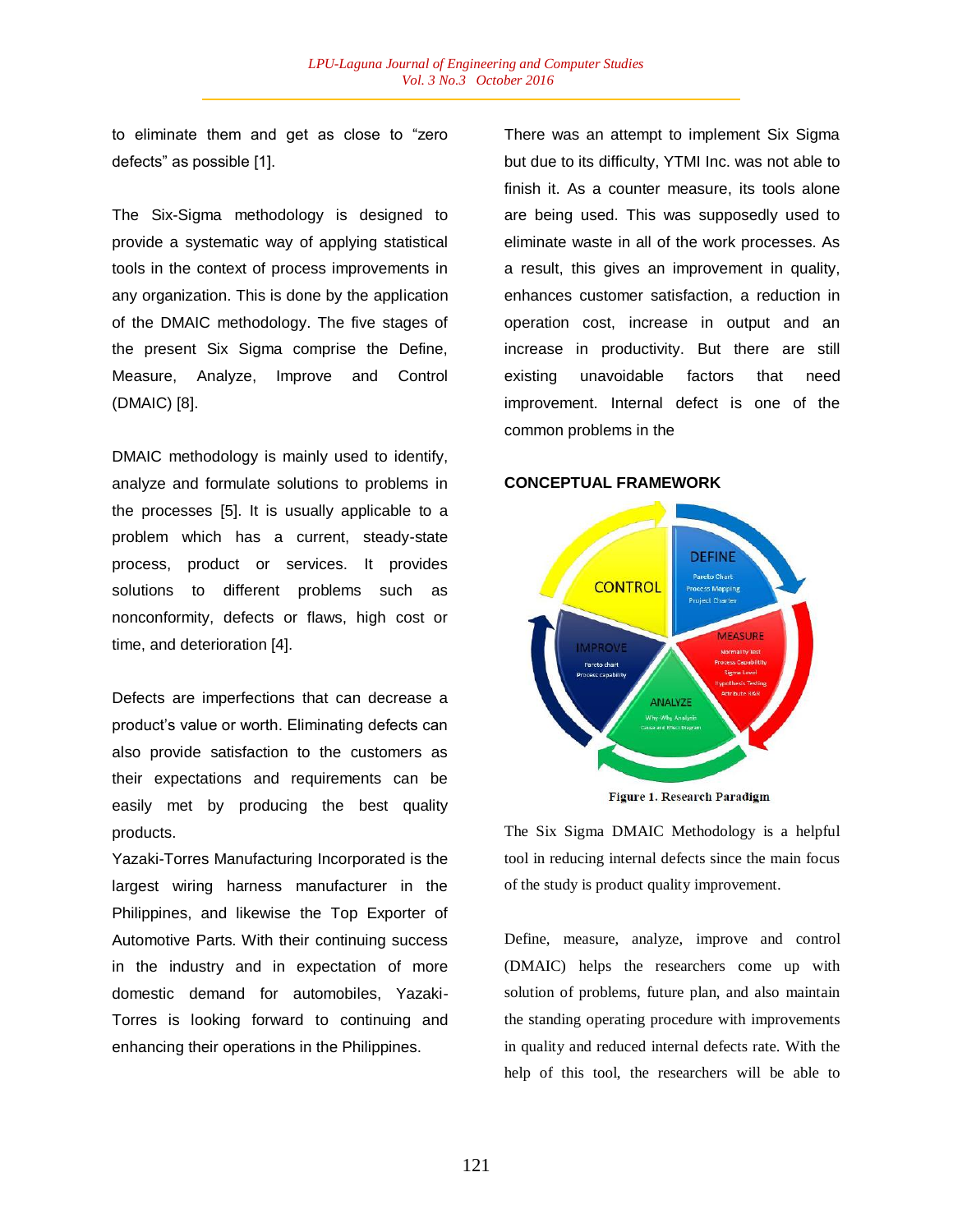identify, differentiate, evaluate and improve internal defects to attain product quality improvement.

## **OBJECTIVES OF THE STUDY**

 The main objective of this study is to eliminate low insulation defects in the crimping process of Nissan 1 – Altima at Yazaki-Torres Manufacturing Incorporated.

 Specifically, the study wants to achieve the following objectives:

- 1. To define the wiring harness defect condition for the months July-December of the year 2015.
- 2. To measure the crimp height of the strip based on the standard requirement.
- 3. To analyze the root causes of low insulation defect.
- 4. To eliminate the number of low insulation defect.
- 5. To propose an action plan to sustain the improvement done.

## **II. RESEARCH METHODOLOGY**

#### *A. Research Design*

This study used an applied research design where a specific question is answered with direct applications. Specifically, an experimental method type of study was used in which a treatment, method or project is deliberately presented and an outcome or result is seen. The researchers eliminated the low insulation defects on wiring harness by implementing DMAIC Methodology based on the different process being performed.

The researchers gathered data through keen observation and the analysis of process internal defects report of the company from July-December 2015. The process report showed that there are a lot of internal defects in different processes that the company encounters. The study also used figures to aid the readers in understanding the data.

*B. Research Locale* 

The study was conducted at Yazaki-Torres Manufacturing Inc. located at Km. 54 Makiling Calamba City, Laguna.

#### *C. Participants of the Study*

The participants of the study was a team from the company which consisted of the Asst. Department head, Fajie Fajilan, Arturo Marfa, Section Head, and Renato Apdohan; Redentor Ortiz, a Quality Management Manager; Subsection Heads, Area leaders and operators. It also includes the researchers of the study.

Interviews with operators, area leaders, subsection heads and managers were one of the effective ways in collecting relevant data that helped the researchers in process familiarity. In the application of the DMAIC methodology, the define phase and measure phase were completed by the researchers. Meanwhile, the analyze phase and improve phase were accomplished by both the team and the researchers. Lastly, the

control phase was conducted by the team alone.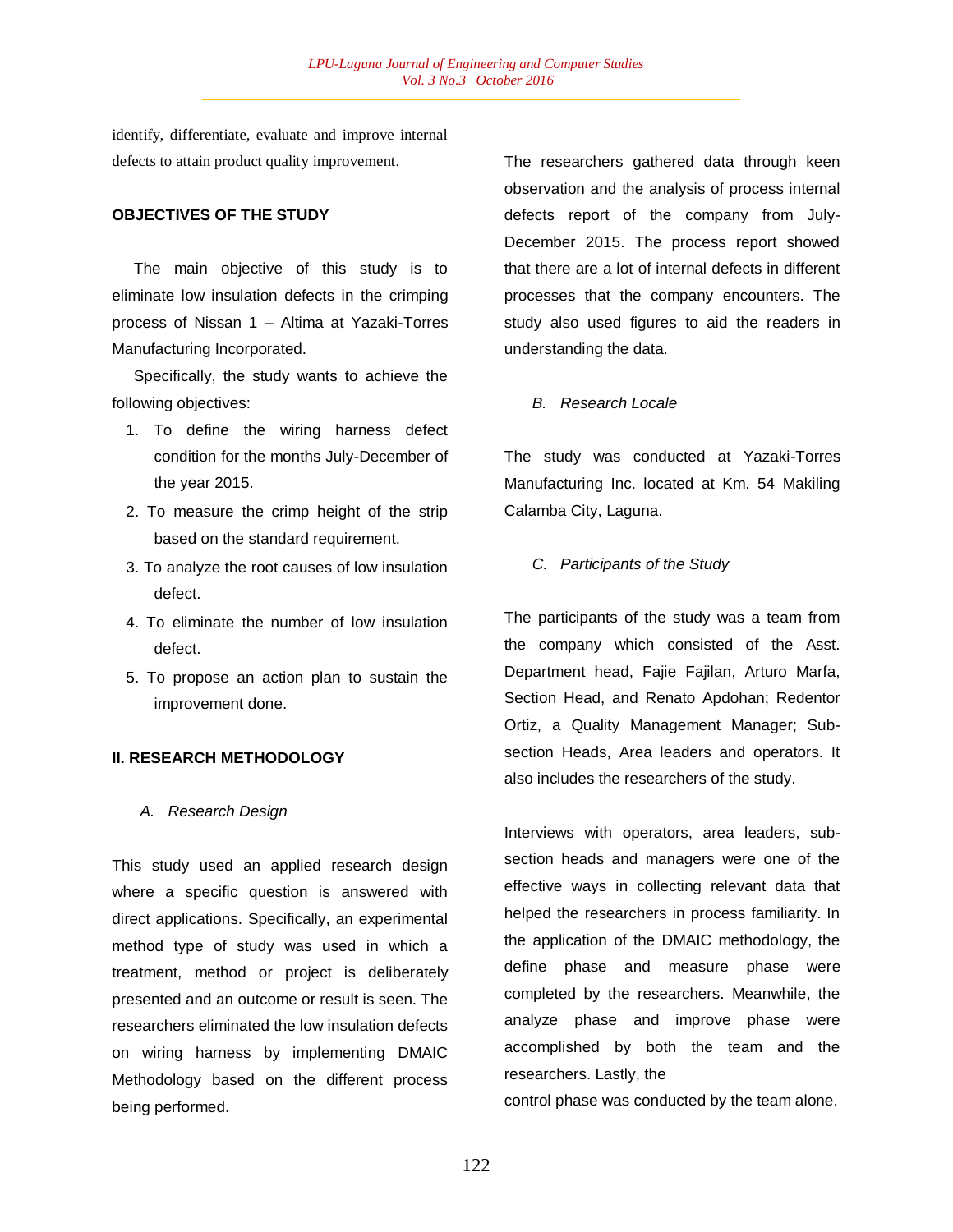## *D. Data Gathering Procedure*

The researchers submitted a letter to conduct a study to Yazaki-Torres. Once approved, the heads orient the researchers about the policy, safety and overall procedures in the company. The researchers were also introduced to the sub-section heads, and area leaders. The data gathering started last January 28, 2016. All the data were provided to the researchers by Mr. Fajie Fajilan, the Asst. Department head, and Mr. Redentor Ortiz, a Quality Management Manager. The researchers used Minitab software version 15 to help in analyzing the data collected.

 The Define phase started last February 3, 2016. The researchers observed the production line and gathered data from the wiring harness office and from the Quality Management Department. The data presented different kinds of defects in different processes that occurred in Nissan-1 Altima, specifically in the crimping process from July-December 2015. The data was stratified using Pareto Chart, and Process Mapping. A Project Charter was also developed to summarize the focus points in the study.

The Measure phase was conducted last February 8, 2016 since all the data was provided to the researchers by Mr. Redentor Ortiz, a Quality Management Manager. The researchers run the data and start to verify the measurement in the crimping process to determine which factor is not capable of meeting the customer requirements. Normality test, Process Capability, Sigma level, Hypothesis testing, and Attribute R&R were determined.

The Analyze phase was conducted last February 15, 2016. The team and the researchers analyzed the causes of low insulation defects. This helped the team in determining the root cause of the problem. A 5 Why Analysis and Cause and Effect Diagram were used.

In the Improve phase, planning of improvement was discussed last February 22, 2016. Once approved, the implementation of the improvement started from March 1 to March 31, 2016. A Pareto Chart was used to identify the current position or condition of the crimping process after the improvement; and Process Capability was used by the researchers to compare its current performance in meeting the standard and the Sigma level was also determined.

For the Control phase, the team was the one responsible in sustaining the improvement done created in the improve phase of the study.

## *E. Data Analysis*

The researchers used different tools in order to identify the problems and analyze the data given by the Quality Management Department. DMAIC Methodology was used as the main instrument of the study.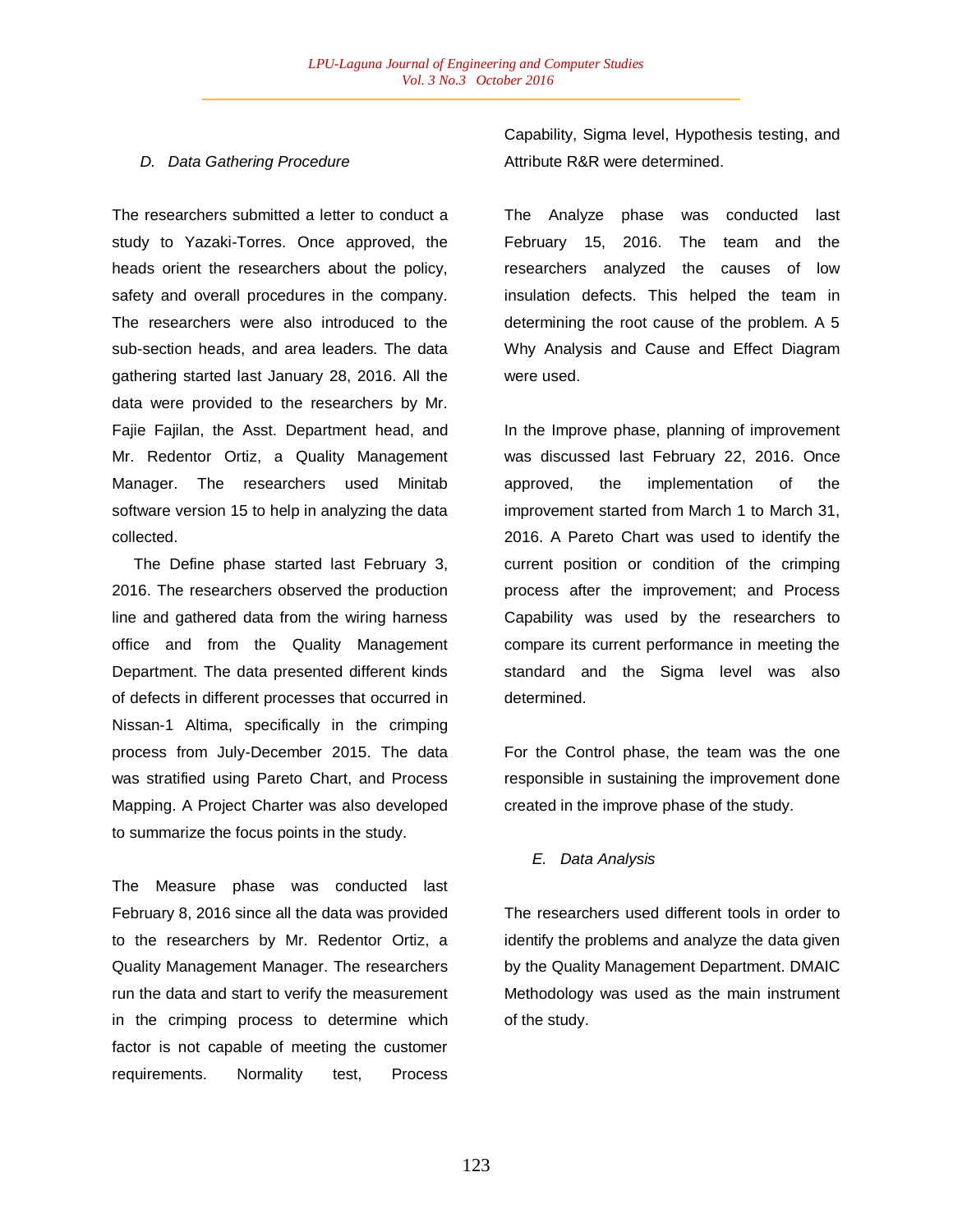## 1. Define Phase

1.1. Pareto Chart was used in stratifying the internal defects in order to determine the defect to be prioritized. The focus was on low insulation defect.

1.2. Process Mapping was used to illustrate the flow of the process in order to understand it clearly and to identify opportunities for improvement.

1.3. Stratification was constructed to breakdown the problem into smaller details.

1.4. Project Charter was used to define the main problem and the objectives of the study.

- 2. Measure phase
- 2.1.Attribute R&R was conducted to verify if the measurement of the wire in the crimping process meet the 3standard. It was also used to validate the reliability of the data collected.

2.2 Normality test was conducted to determine if the data has a pass or fail mark from a normally distributed population.

2.3 Process capability was used to analyze how capable a process is in meeting its customer requirements.

2.4. Hypothesis testing was conducted to determine the significant difference of the process and the probability that a given hypothesis is true.

2.5. Sigma level was used to determine the current condition of the process in terms of low insulation defect. It was also to measure how much a process varies from perfection, based on the number of defects per million units.

- 3. Analyze phase
- 3.1. Why Analysis helped the team in determining the root cause of its occurrence.
- 3.2.Cause and Effect Diagram was used to identify the many possible causes for the low insulation defect, specifically, the causes brought by man and machine.
	- 4. Improve phase

4.1. Pareto chart was constructed to determine the current standing of the process in terms of the low insulation defect and to compare the performance on a before-and-after improvement type of basis.

4.2. Process capability was determined to analyze how capable a process is in meeting its customer requirements after the improvement.

# **III. RESULTS AND DISCUSSION**

## *1. Define Phase*

The study started by determining the problem which will be the focus of the study. It was found out that internal defect is the common problem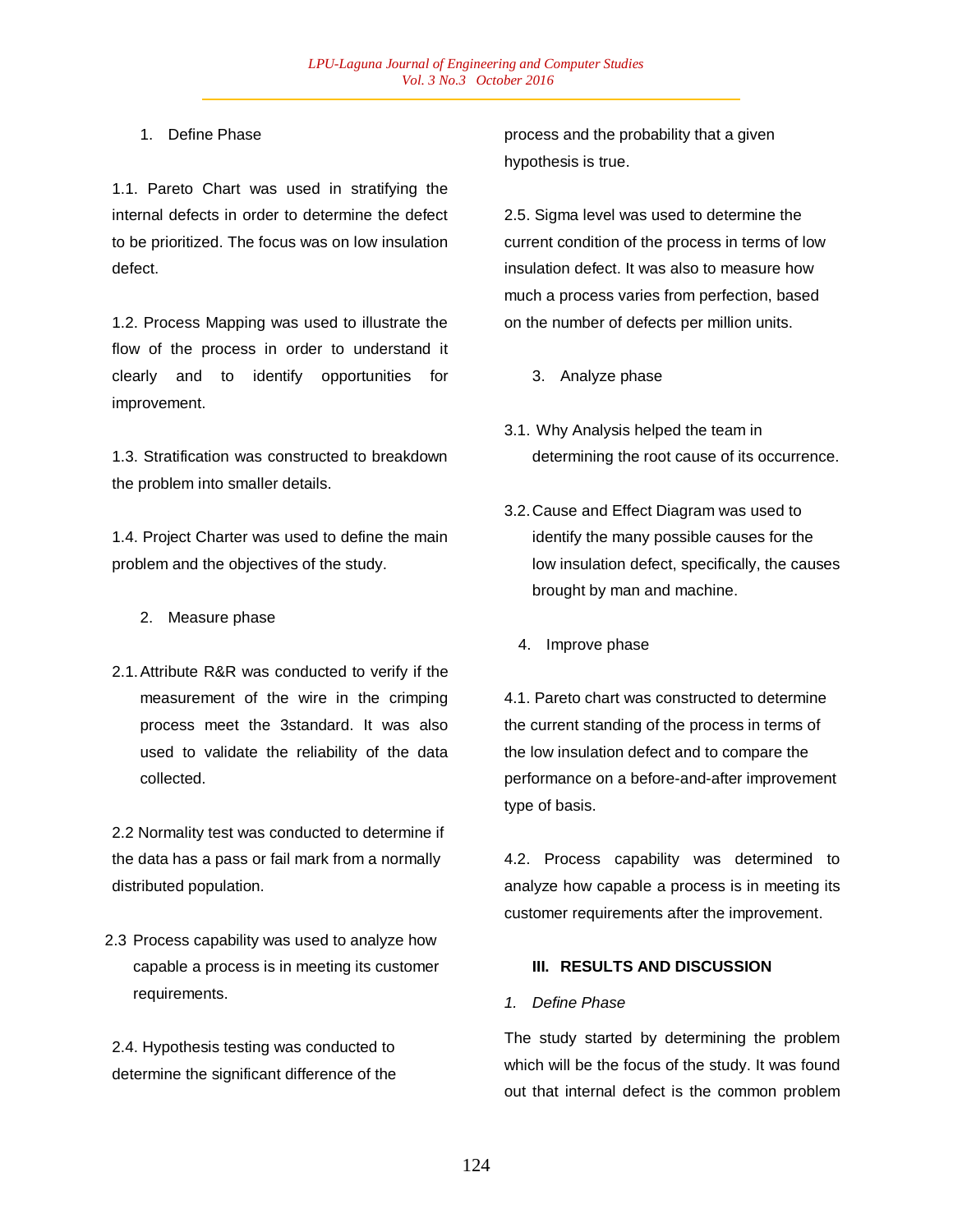of Yazaki-Torres, particularly in the crimping process. The company provided the researchers a copy of the data on defects from July to December 2015. From the data, the researchers constructed a Pareto Chart to determine which process has the highest percentage of defect. The figure below shows the data on different processes:





Figure 2 shows that the crimping process has the highest occurrence of defects among all the processes. The researchers found out that the crimping process has 87.5%, cutting has 9.4% and others have 3.1%.

Table 1 Defect data

|                       | тари т. рекее иаш |                              |                                |
|-----------------------|-------------------|------------------------------|--------------------------------|
| <b>Defects</b>        | <b>DPMO</b>       | <b>Relative</b><br>Frequency | <b>Cumulative</b><br>Frequency |
| Low Insulation        |                   | 25                           | 25                             |
| High Insulation       | 5                 | 17.9                         | 42.9                           |
| Low Conduction        | 5                 | 17.9                         | 60.8                           |
| Good<br>No            |                   |                              |                                |
| Appearance            | 4                 | 14.3                         | 75.1                           |
| <b>Excess Soldier</b> | 2                 | 7.1                          | 82.2                           |
| Big arc               |                   | 3.6                          | 85.8                           |
| <b>High Conductor</b> |                   | 3.6                          | 89.4                           |
| igh Connector         |                   | 3.6                          | 93                             |
| Low Conductor         |                   | 3.6                          | 96.6                           |
| Others                |                   | 3.6                          | 100                            |
| <b>Total</b>          | 28                |                              |                                |

Table 1 shows the tabulation of all the defects that occurred in the crimping process from July to December of the year 2015. A total of 28 DPMO in the crimping process was computed. These data were used in making a Pareto Chart in order to determine the defect that needs to be prioritized.



Figure 3. Pareto Chart of Defects in the Crimping **Process** 

A Pareto Chart was constructed by the researchers using the Minitab software version 15 as shown in Figure 3. Since it is known for its "80/20" rule, the defects Low Insulation, High Insulation, Low Conduction and No Good Appearance belong to the 80% or the vital few of the problem. Meanwhile, the remaining 20% or the useful many came from the defects Big Arc, High Conductor, High Connector, Low Conductor, and others.

The researchers determine the main problem of the crimping process. Based on the Pareto Chart, the low insulation defect has the highest percentage from all the defects which is equivalent to 25% making it the priority of the study.

A process map was developed by the researchers to have a better understanding about the overall process. Figure 4 shows the step-by-step process in making a wiring harness. It also shows what is done in every process including decision making, storage, inspection, waiting and reworks by using different shapes.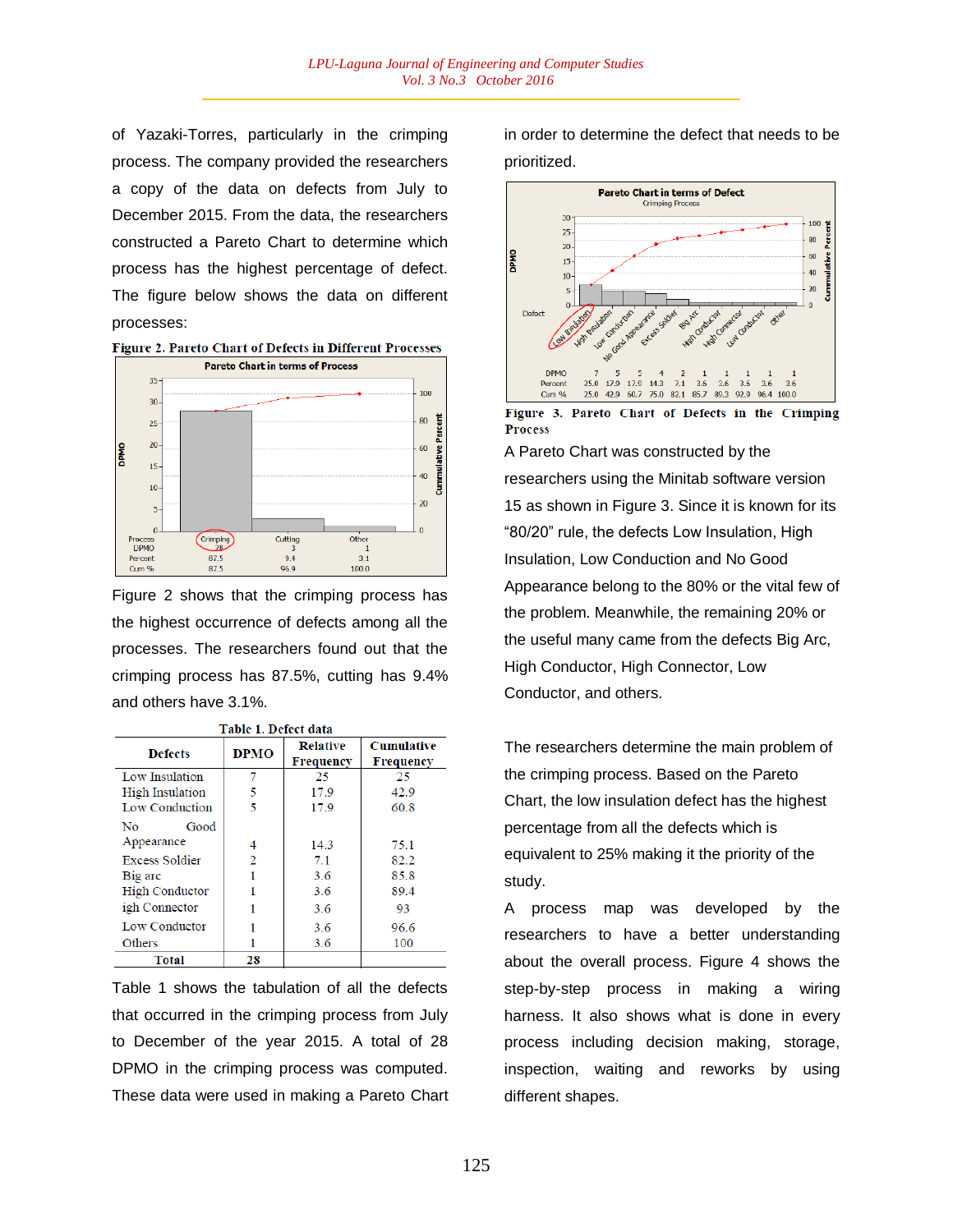

**Figure 4. Process Mapping** 

The crimping process was the focus of the researchers since the majority of defects happened here. A machine called Pull test "CJ20" was used to measure the crimp height of the wires in the said process.

After the validation of data, the researchers stratified the data in order to breakdown the major problem into details. This helps the researchers identify the defect problem that needs to be prioritized.



**Figure 5. Stratification Process** 

The stratification started by determining the process that has the highest occurrence of defects. There are six main processes in the initial inspection and the Crimping process was chosen with a percentage equivalent to 87.5%. This was stratified in terms of the internal defects in the said process.

From all the defects in the crimping process, the researchers found out that the low insulation defect has the highest percentage equivalent to 25%.

This was then stratified in terms of its terminal number. With this, the researchers came upon the machine that produces the highest terminal number which was 7116-1544-02 with a percentage equivalent of 28.6%. This was used in analyzing the main reasons why the low insulation defect gained the top spot. Also, the specific machine was the basis in making the improvement for all the crimping process machines.

The researchers developed a Project Charter to classify the focus points in this study. The primary purpose of the said project charter is to identify the reasons for undertaking the project, outline the objectives and the constraints faced by the project, and provide solutions to the problem in hand.

|                                                                                                                                                                                                          | <b>Table 2. Project Charter</b>                                                                                                                              |                              |  |  |
|----------------------------------------------------------------------------------------------------------------------------------------------------------------------------------------------------------|--------------------------------------------------------------------------------------------------------------------------------------------------------------|------------------------------|--|--|
| Project Title: Elimination of Low Insulation Defect                                                                                                                                                      |                                                                                                                                                              |                              |  |  |
|                                                                                                                                                                                                          | <b>Problem/Opportunity Statement:</b>                                                                                                                        |                              |  |  |
| Low Insulation is the top defect<br>in the crimping process on the<br>production of wiring harness in<br>Nissan 1-Altima, with a DPMO<br>of 7 and a percentage of 25%.<br>Low Insulation occurs when the | Standard: 0.97<br>Good Crimp<br>〕正<br>$\sim$ $\circ$<br>No Good Crimp<br>Ex. 0.94                                                                            |                              |  |  |
| strip is too long or when there is<br>overfeeding.                                                                                                                                                       |                                                                                                                                                              | Œ<br>$\circ$                 |  |  |
| <b>Goal Statement:</b>                                                                                                                                                                                   |                                                                                                                                                              | <b>Project Scope:</b>        |  |  |
| To reduce the number of low<br>insulation defects using<br>DMAIC, a Six Sigma<br>Methodology                                                                                                             | This study will be completed by process<br>improvement with the aid of Six Sigma<br>Methodology specifically the DMAIC<br>principle focusing on the crimping |                              |  |  |
| <b>Project Team</b>                                                                                                                                                                                      | process of Nissan 1 - Altima.                                                                                                                                |                              |  |  |
| <b>Team Leader:</b>                                                                                                                                                                                      | <b>Researchers:</b>                                                                                                                                          |                              |  |  |
| <b>Faile Faillan</b><br>(Assistant Department Head)                                                                                                                                                      | Malabuyoc, Randel S.                                                                                                                                         |                              |  |  |
| Arthur Marfa<br>(Section Chief)                                                                                                                                                                          | Salle, Kimberly Anne D.                                                                                                                                      |                              |  |  |
| Rene Apduhan<br>(Associate Section Chief)                                                                                                                                                                |                                                                                                                                                              | San Jose, Dustine Roland R.  |  |  |
| Internal Members:                                                                                                                                                                                        |                                                                                                                                                              | Sancebuche, Donita Rose N.   |  |  |
| <b>Redentor Ortiz</b><br>(Quality Management<br>Manager)<br><b>External Members:</b>                                                                                                                     | Timeline:                                                                                                                                                    |                              |  |  |
|                                                                                                                                                                                                          | Define                                                                                                                                                       | February 3-5                 |  |  |
| Malabuvoc. Randel S.                                                                                                                                                                                     | Measure                                                                                                                                                      | February 8-12                |  |  |
| Salle, Kimberly Anne D.                                                                                                                                                                                  | Analyze                                                                                                                                                      | February 15-19               |  |  |
| San Jose, Dustine Roland R.                                                                                                                                                                              | Improve                                                                                                                                                      | February 22-29<br>March 1-31 |  |  |
| Sancebuche, Donita Rose N.                                                                                                                                                                               | Control                                                                                                                                                      | April                        |  |  |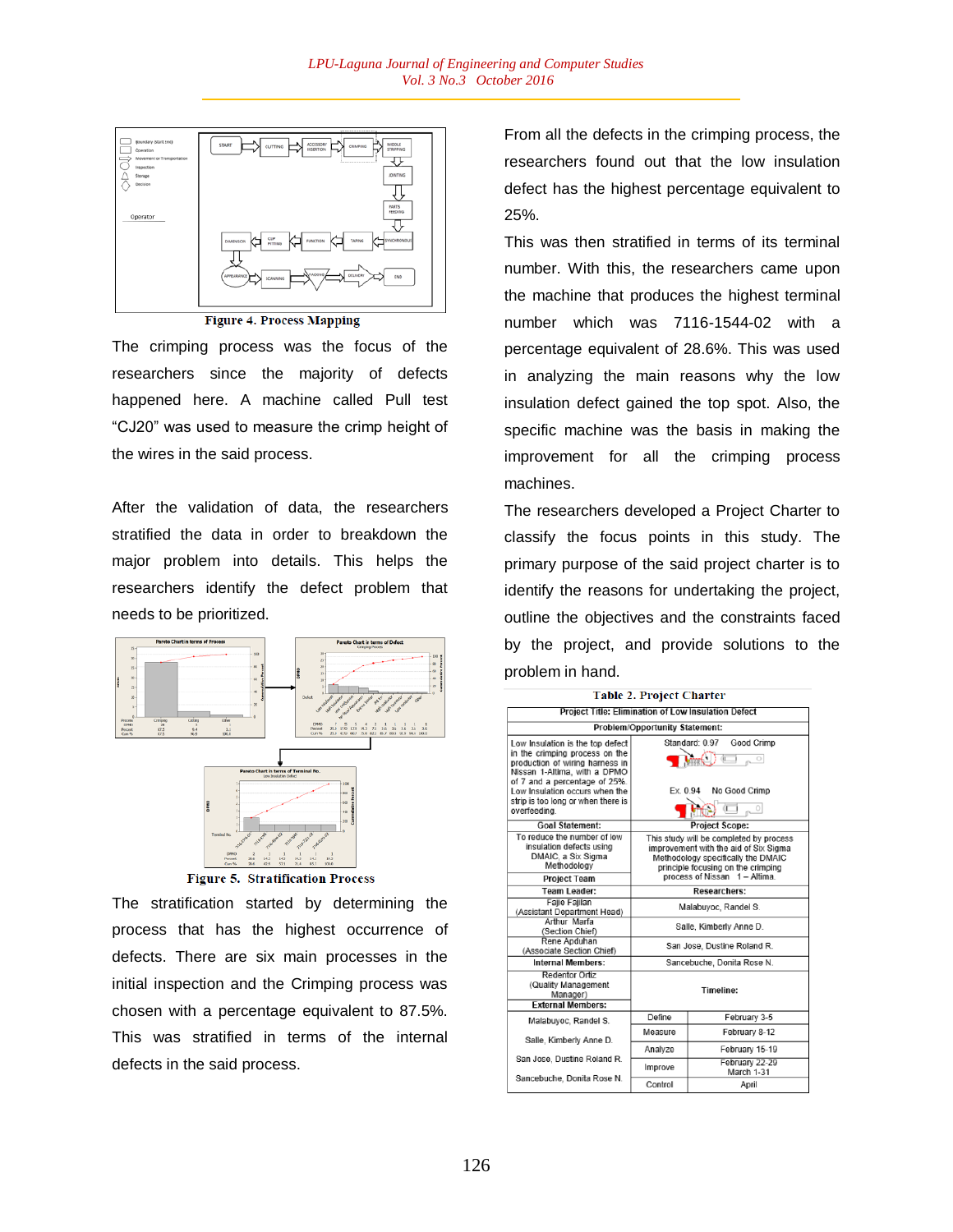As illustrated in Table 2, the Project Charter briefly defines the main problem and also the main objective of the study. As shown, the project scope focused on the crimping process of Nissan 1-Altima in collaboration with the project team.

#### *2. Measure Phase*

The researchers used Normality Test, Sigma Level, Attribute R&R, Hypothesis Test, and Process Capability.

In this phase, the researchers conducted a measurement analysis to verify if the data is accurate. The different tests were applied in the crimping process of Nissan 1 – Altima and these were administered using the crimp height of the wire. This was to determine if the standard measurements are followed.

#### Table 3. Operational Definition in conducting Attribute **Agreement Analysis**

**Operational Definition** 

1. Collect 15 pieces of wire with a terminal no. of 7116-1544-02.

2. Assign designated no. for each wire (in random order). 3. Conduct crimping on each wire. This was done in 4-5 minutes.

4. Measure the crimp height of each wire and record it based on its actual measurement. This was done in 8-10 minutes.

5. Determine which passed and which failed based on the standard measurement. This was done in 2-3 minutes. 6. Compare the results of the measurements.

7. Analyze the results on Minitab and interpret.

The researchers created an operational definition in order to show the step-by-step process in conducting the experiment for the Attribute Agreement Analysis, as shown in Table 3.

Attribute Agreement Analysis was used to test the reliability of the data. The researchers conducted fifteen (15) samples in the experiment since one bundle consists of fifteen strips of wire.

|             |               |               | таріс 4. Апітриге юг Аргеешені Апатуму |             |
|-------------|---------------|---------------|----------------------------------------|-------------|
| <b>Item</b> | Reference     | Actual        |                                        |             |
| No.         | Crimp         | Crimp         | Reference                              | Actual      |
|             | <b>Height</b> | <b>Height</b> |                                        |             |
| 1           | 0.97          | 0.97          | PASS                                   | <b>PASS</b> |
| 2           | 0.97          | 0.97          | PASS                                   | PASS        |
| 3           | 0.97          | 0.97          | <b>PASS</b>                            | PASS        |
| 4           | 0.97          | 0.96          | <b>PASS</b>                            | FAIL        |
| 5           | 0.97          | 0.97          | <b>PASS</b>                            | <b>PASS</b> |
| 6           | 0.97          | 0.97          | <b>PASS</b>                            | <b>PASS</b> |
| 7           | 0.97          | 0.96          | <b>PASS</b>                            | FAIL        |
| 8           | 0.97          | 0.96          | PASS                                   | FAIL        |
| 9           | 0.97          | 0.97          | <b>PASS</b>                            | <b>PASS</b> |
| 10          | 0.97          | 0.97          | <b>PASS</b>                            | <b>PASS</b> |
| 11          | 0.97          | 0.98          | <b>PASS</b>                            | FAIL        |
| 12          | 0.97          | 0.97          | <b>PASS</b>                            | <b>PASS</b> |
| 13          | 0.97          | 0.97          | <b>PASS</b>                            | <b>PASS</b> |
| 14          | 0.97          | 0.97          | <b>PASS</b>                            | <b>PASS</b> |
| 15          | 0.97          | 0.97          | <b>PASS</b>                            | PASS        |

Table 4 Attribute for Agreement Analysis

Table 4 shows the data gathered for the Attribute Agreement Analysis. The standard measurements in the process were used as the reference while the measurements obtained from the pull test "CJ20" were used as the actual measurements. Each measurement was rated whether Pass (P) or Fail (F). If the measurement did not exceed the standard, it is considered "Pass" otherwise, it is considered "Fail".

|  |                             | Table 5. Attribute Agreement Analysis Result |  |  |
|--|-----------------------------|----------------------------------------------|--|--|
|  | <b>Assessment Agreement</b> |                                              |  |  |

| <b>Appraiser</b> | <b>Inspected</b> | <b>Matched</b>                           | $\frac{0}{0}$ | 95 % CI            |
|------------------|------------------|------------------------------------------|---------------|--------------------|
| Crimp<br>Height  | 15               | 15                                       | 100.00        | (81.90,<br>100.001 |
| # Matched:       | across trials.   | Appraiser agrees with the known standard |               |                    |

|                 | Fleiss' Kappa Statistics |       |                    |         |               |  |
|-----------------|--------------------------|-------|--------------------|---------|---------------|--|
| App-<br>raiser  | Res-<br>ponse            | Kappa | SE<br><b>Kappa</b> | z       | D<br>(vs > 0) |  |
| Crimp<br>Height | F                        |       | 0.258199           | 3.87298 | 0.0001        |  |
|                 | P                        |       | 0.258199           | 3.87298 | 0.0001        |  |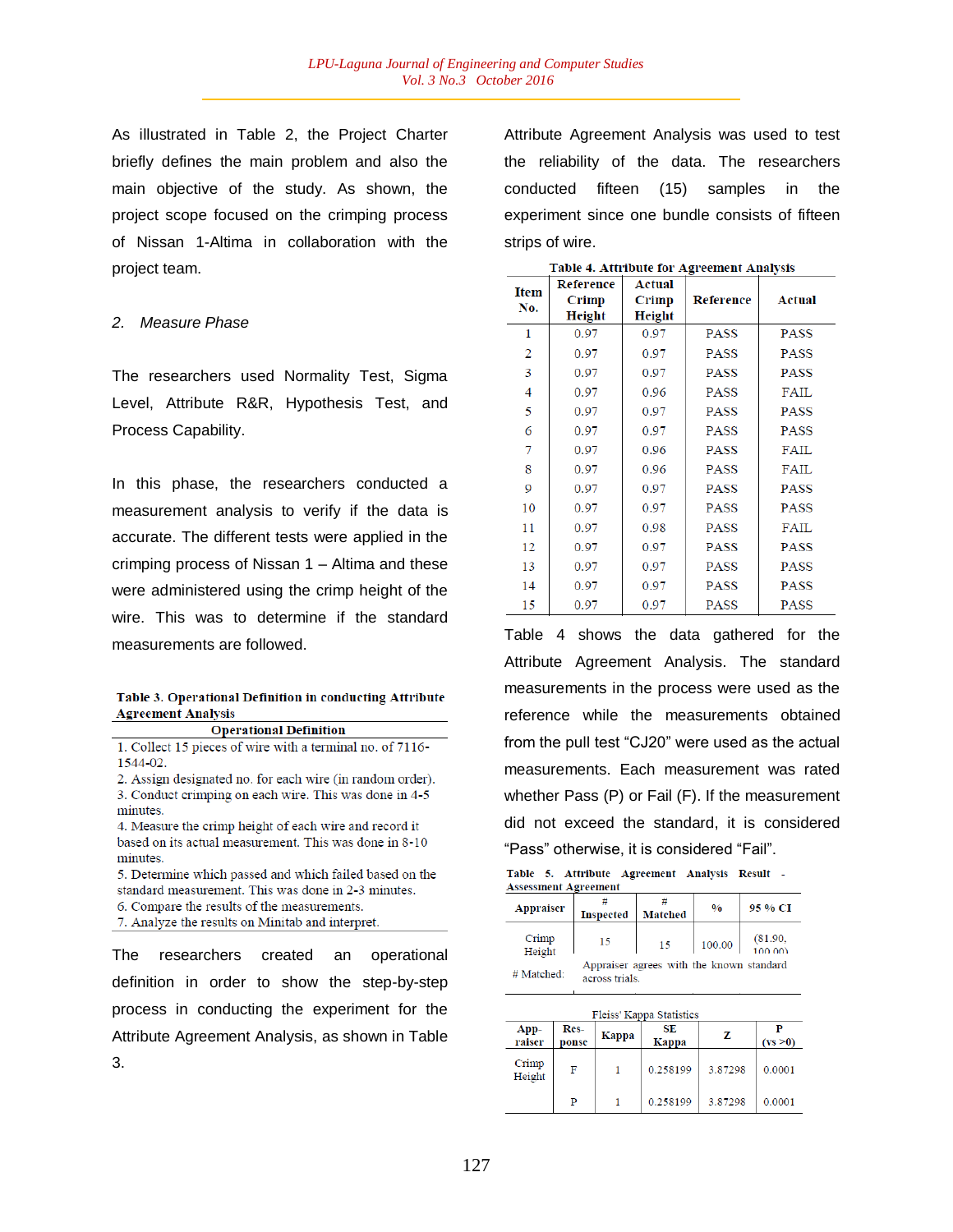The researchers investigated the percentage and the kappa value, as shown in Table 5. The kappa value of 1 indicates that a Perfect Agreement exists in the measurement system. A 100% percentage result signifies reliability and highly acceptance of the data.

|  | Table 6. Interpretation of Kappa Value |  |
|--|----------------------------------------|--|
|  |                                        |  |

| Kappa Value | Interpretation             |
|-------------|----------------------------|
|             | Equal to chance Agreement  |
| ${}_{0.20}$ | Poor Agreement             |
| ${}_{0.40}$ | Fair Agreement             |
| ${}_{0.60}$ | Moderate Agreement         |
| ${}_{0.80}$ | Substantial Agreement      |
| ${}_{0.99}$ | <b>Excellent Agreement</b> |
|             | Perfect Agreement          |

Source: Adapted from "The Kappa Statistic". Anthony J. Viera, MD; Joanne M. Garrett, PhD, 2005.

The Kappa value can range from -1 to +1. If there is a stronger agreement between the rating and standard, there is a higher kappa value.

The researchers used Normality Test to determine if the data is normally distributed and if there are measurements which are much smaller or much greater than most of the other values in the set of data that were given.

|          | <b>Table 7. Data for Crimp Height</b> |    |      |  |  |
|----------|---------------------------------------|----|------|--|--|
| Item No. | <b>Crimp Height</b>                   |    | 0.94 |  |  |
|          | 0.97                                  | 9  | 0 95 |  |  |
|          | 0.97                                  | 10 | 0.96 |  |  |
|          | 0.97                                  | 11 | 0.98 |  |  |
|          | 0.97                                  | 12 | 0.96 |  |  |
|          | 0.97                                  | 13 | 0.98 |  |  |
| 6        | 0.97                                  | 14 | 0.96 |  |  |
|          | 0.97                                  | 15 | 0.98 |  |  |

Table 7 shows the July-December 2015 data of the company for the crimp height. There were 15 samples conducted and the researchers used this to test the normality of the data.



Figure 6. Normality Test for Crimp Height

The test rejects the hypothesis of normality when the P-value is less than or equal to 0.05. Failing the normality test means that there is a 95% confidence that the data does not fit the normal distribution. Passing the normality test only allows you to state that there is no significant departure from normality. The following are the hypotheses for the normality test:

Ho: The data follows a normal distribution.

Ha: The data does not follow a normal distribution.

Figure 6 shows that the P-value < 0.016 for the crimp height of the strip is less than  $α = 0.05$ . Hence, the data does not follow a normal distribution. Also, there are no outliers that could affect the process.

The standard crimp height output in Nissan 1 – Altima is 0.97 and the majority of the results point to this. The test that the researchers run was not sensitive to normality. Therefore, it does not require a normally distributed data and in conclusion, its non-normality is still acceptable.

The researchers conducted a Process Capability to provide an answer as to whether the process is capable of meeting the requirements of the customers or not. It also indicates whether your process is centered and on target.

There were 15 samples and reaching a minimum value of 1.33 for the Cpk will consider the process capable of meeting the customers' requirements.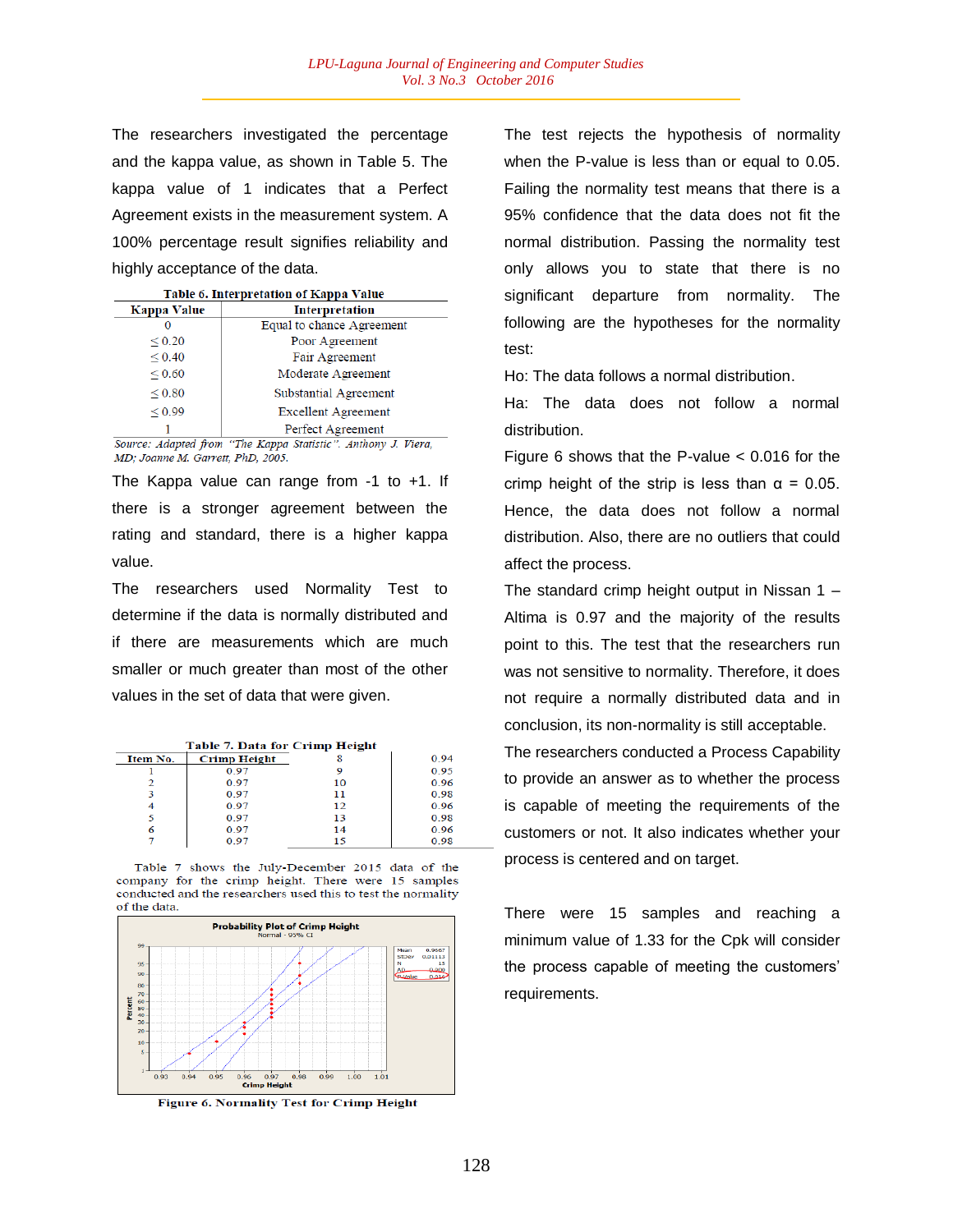



Figure 7 shows the capability analysis of the crimp height. The results indicate an overall capability of  $Pp = 1.50$  and a potential capability of  $Cp = 1.75$ . The results show that the process is capable since the capability indices are higher than the de facto standard of 1.33.

Hypothesis Testing using one sample tconfidence interval and test procedures are conducted by the researchers. This are used to know whether the sample comes from a particular population and to examine the mean difference between the sample and the known value of the population mean.

|        | Table of One-Sample t-Test and CT. Crimp Height |      |             |       |      |       |
|--------|-------------------------------------------------|------|-------------|-------|------|-------|
| Varia- | <b>Mean</b>                                     | St.  | SE          | 95%   |      | P     |
| ble    |                                                 | Dev. | <b>Mean</b> | CI    |      |       |
|        |                                                 |      |             | (0.9) |      |       |
| Crimp  | 0.966                                           | 0.01 | 0.002       | 6050  |      | 0.265 |
| Height | 67                                              | 113  | 87          | .0.97 | 1.16 |       |
|        |                                                 |      |             | 283   |      |       |





The hypothesis used for this test is as follows: **ACCEPT**  $\overline{40}$ :  $\mu = 0.9$ Ha:  $\mu \neq 0.97$ 

Table 7 and Figure 8 shows the hypothesis test for the Crimp Height. Having an indication of a P-value greater than the predetermined level of significance, 0.265, the null hypothesis is accepted and the alternative hypothesis is rejected. Therefore, there is no significant difference between the sample mean and the population mean.

The researchers determined the sigma level of the crimping process to know its current condition.

| Table 9. Process Sigma Level |             |  |  |  |
|------------------------------|-------------|--|--|--|
| Sigma $(σ)$ Levels           | <b>DPMO</b> |  |  |  |
|                              | 697, 700    |  |  |  |
| $\mathcal{L}$                | 308, 537    |  |  |  |
|                              | 66, 807     |  |  |  |
|                              | 6210        |  |  |  |
|                              | 233         |  |  |  |
|                              | 3.4         |  |  |  |

Source: Adapted from "Total Quality Management". Ramasamy Subburaj. 2008.

Table 9 shows the sigma level in relation to its equivalent defect per million opportunities. From the resulting DPMO of the low insulation defect shown in figure 3, it produced 7 defects per million opportunities. The sigma level of the low insulation defect's current condition is 3 since the amount of DPMO falls in this category.

#### *3. Analyze phase*

This phase is where the researchers gather data on the root causes of the problem. This is to determine a cause and effect relationship. The researchers analyze the process using why-why analysis and cause and effect diagram.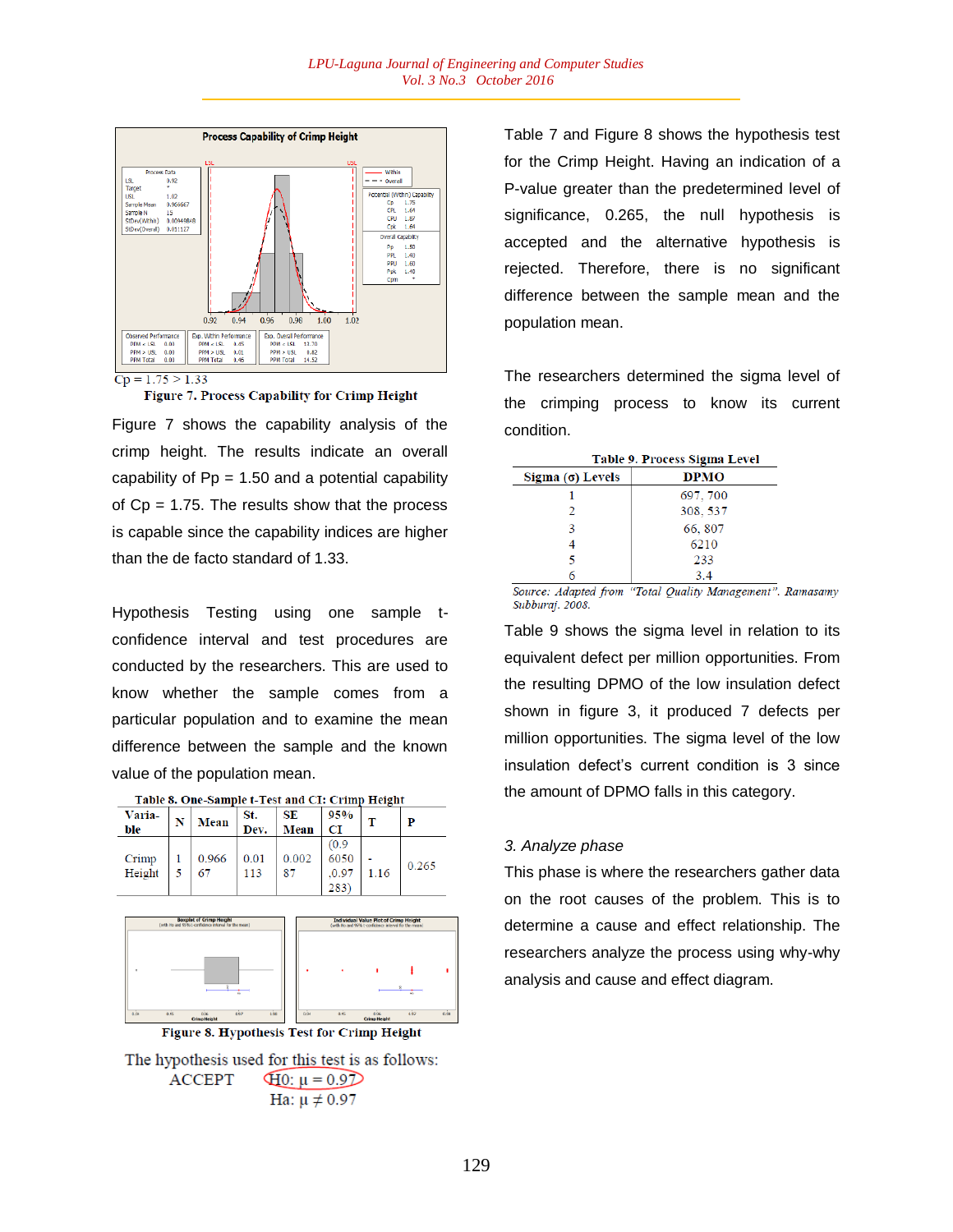

Figure 9. Cause and Effect Diagram

Out of Standard – Crimp Height is the main problem of the process. As illustrated in Figure 9, the root causes of having this problem in relation to crimping is brought about by man and machine.

A cause and effect diagram was made to help the researchers brainstorm in order to identify the possible causes of a problem and sorting this into useful categories

Table 10. Why-Why Analysis (Machine)

| WHY-WHY ANALYSIS (Machine) |                                                                                                     |  |  |  |
|----------------------------|-----------------------------------------------------------------------------------------------------|--|--|--|
|                            | WHY 1   Out of Standard Strip                                                                       |  |  |  |
|                            | WHY 2   Machine Malfunction                                                                         |  |  |  |
| WHY 3<br>WHY 4             | Machine is not consistently calibrated and<br>maintained<br>No Maintenance and Calibration Schedule |  |  |  |

#### Table 11. Why-Why Analysis (Man)

| WHY-WHY ANALYSIS (Man) |                                                      |  |
|------------------------|------------------------------------------------------|--|
|                        | WHY 1 Out of Standard Strip                          |  |
|                        | WHY 2 Unintended Movements                           |  |
|                        | WHY 3   Improper Visual Inspection and Wire Handling |  |
|                        | WHY 4 Overfeeding                                    |  |

Table 9 shows that the main reason for having an out of standard strip is due to the machine not having a maintenance and calibration schedule. Meanwhile, it is shown in Table 10 that it is due to overfeeding. A wire with an out of standard strip is the main aspect of the low insulation defect.

The Why-Why Analysis can be used whenever the real cause of a problem or situation is unclear.



Figure 10. Good-No Good Appearance Figure 10 shows the good and no good output of low insulation defect. The insulator of the strip wire is seen when it is a "no good" output, otherwise, it is a "good" output.

## *4. Improve Phase*

This phase aims to provide solutions to the difficulties identified. This involves brainstorming for potential actions, tests and evaluation of the results. The team used a variety of techniques to find possible answers to counter the root causes identified in the Analyze phase.

Preventive actions to eliminate defects are prioritized since it was suggested by the team. The researchers along with the team gave their insights based on series of observations. Discussions and consultations were conducted in order to come up with preventive actions.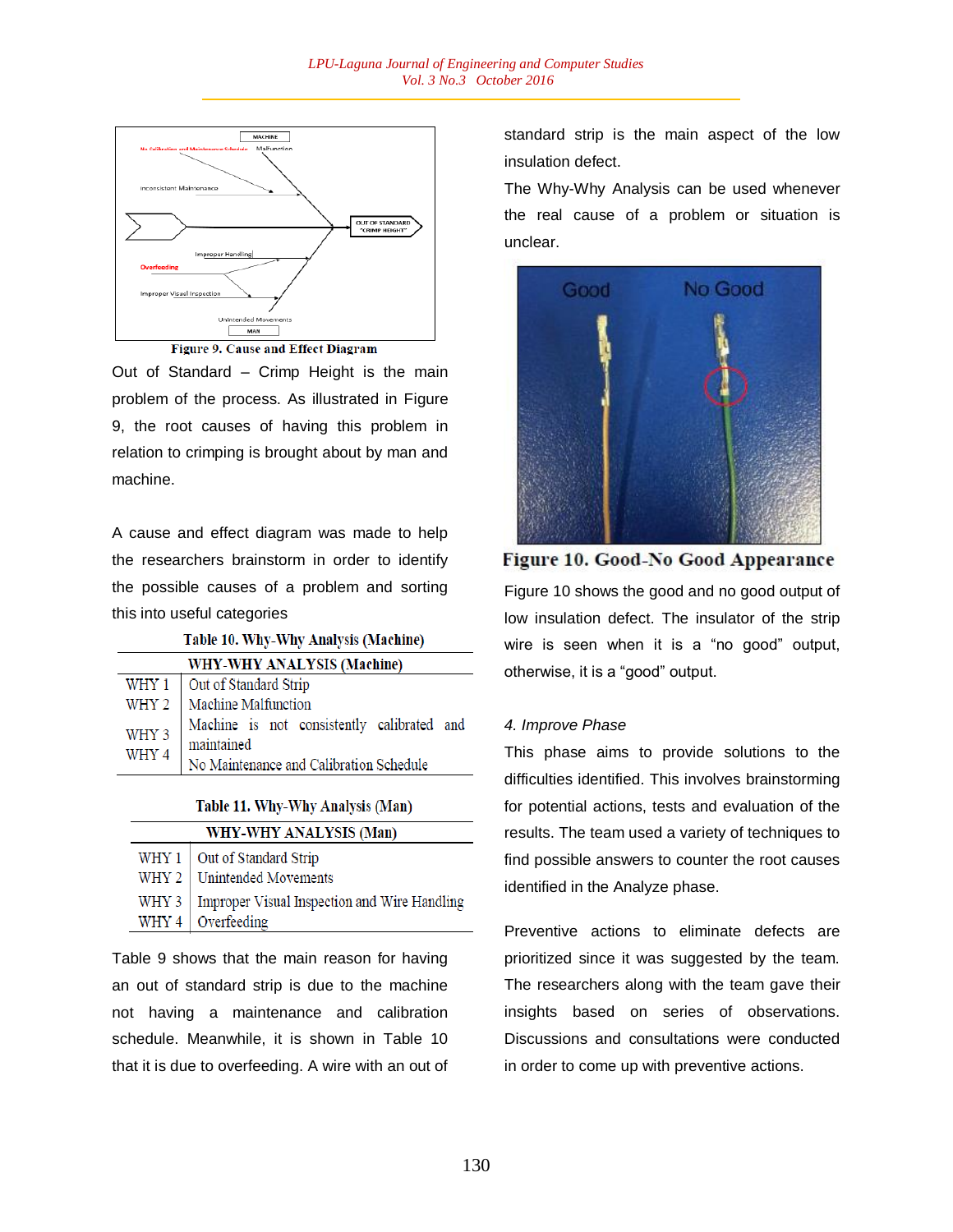After the brainstorming, the team have implemented the solutions to eliminate the low insulation defects in the crimping process. Since one of the root cause in having such defect is inconsistent maintenance, the team required a regular maintenance of machine at least twice a week. Its purpose is to ensure that the equipment required for the process is operating at 100% efficiency.

Calibration of machine is very important as it ensures the ability to provide accurate and consistent readings of measurements. It also establishes the reliability of the instrument.

In the previous phase, it was found out that the strip of the wire being out of standard is one of the root cause of having a low insulation defect. The team required the operators to conduct inspection of strip before it proceeds to the crimping process. Providing a sample strip of wire is another implementation. This would serve as a visual basis or pattern for the operators.

When the company tried to apply Six Sigma methodology to reduce the defect in different processes, the company started to create a visual order and visual indicator standard. Through the visual order, work is visible along with blockers, bottlenecks and queues. On the other hand, the visual indicator standard will help the operator quickly recognize any deviation from the standard.





Figure 11 shows the Pareto chart after the improvement. From 7 DPMO to zero, low insulation defects were eliminated. This displays 100% improvement. It also shows that other defects in the crimping process were also eliminated. The team in Nissan-1 Altima also conducted countermeasures in every defect that occurred in the said process. The improvement done by the team was successful in meeting the zero defect target.

Since continuous improvement is one of the main goals of Six Sigma DMAIC methodology, the researchers further improved the current sigma level (Sigma level 3) to Sigma level 6 of the crimping process in order to practice the DMAIC principle. Having a sigma level of 3, the crimping process produced 7 DPMO which indicates a relevant additional cost for the company.

By further improving the current sigma level and eliminating defects for continuous improvement of processes through defects reduction, results such as massive impacts in cost, customer satisfaction and product quality are assured.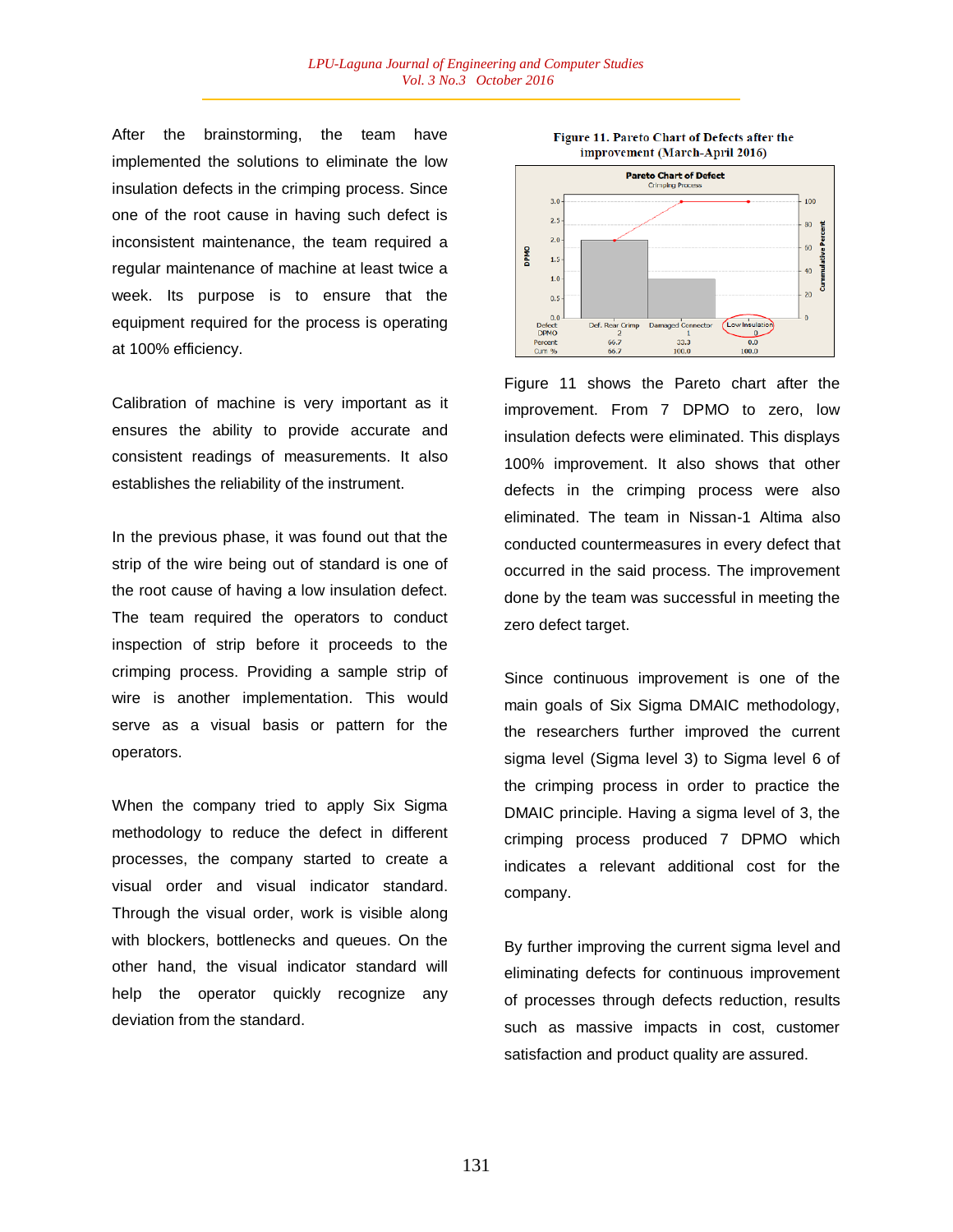

After:  $Cp = 2.63 > 1.33$ 

Figure 12. Process Capability of Defects after the improvement

Figure 12 shows the process capability of the crimp height before-and-after the improvement. From the Cp of 4.39, it improved to 6.58. Since the process capability was already capable, being higher than the company's standard Cp of 1.33, the researchers wanted to maintain this result.

The researchers wanted to increase the capability of the process after the improvement. The overall capability was also improved from Pp 1.50 to 2.24. It was therefore, successfully maintained.

In collaboration with the team and the approval of the department head in Nissan 1-Altima, the researchers were able to implement the previous countermeasures that demonstrates how Low Insulation defect can be eliminated. As a result upon observation, the team along with the researchers were able to eliminate the Low Insulation defect in the Crimping process of Nissan 1-Altima, from 7 DPMO to 0 DPMO, the study was considered successful.

## *5. Control Phase*

In the control phase, the team is responsible in sustaining the improvement done. It was ensured that the gains are maintained for longterm purposes. The team created a plan for ongoing monitoring of the process and for preparing countermeasures.

The plan clarifies how the process performance will be continuously monitored and the responses required. Regular check-ups of machines and pre-process inspection of strip helps the Nissan-1 Altima in eliminating the low insulation defect. This results to an increase in efficiency and productivity of employees. The team also maintains the process capability to meet the customer requirements.

**Table 12. Machine Maintenance** 

| <b>Preventive Action</b>                                       | <b>Time Frame</b>                              |
|----------------------------------------------------------------|------------------------------------------------|
| Maintenance Schedule<br>Calibration Schedule & Status          | At least twice a week<br>At least twice a week |
| Check the Maintenance<br>Attendance<br>Maintenance Requisition | At least once a week<br>At least once a week   |

**Table 13. Crimping Process Procedure** Procedure

1. Get the pre-operation checklist and check the items. 2. Get the WOS with the wire from the input hanger and

check the terminal number to be used.

3. Set the applicator and terminal in the YCM machine.

4. Open the CFM and set the program based on the crimp height adjuster plate reference setting.

5. Get the sample standard strip and conduct 5 pieces sample test.

6. Check if the strip properly meets the stopper.

7. Measure the crimping dimension of the front/rear of the terminal based on the crimping standard requirement.

8. Get one sample and conduct a pull test.

9. Proceed to mass production and get 2 pieces of the first output. Measure the crimping height and record it in the precontrol check sheet.

10. Visually check the appearance of the terminal after every 5 pieces of output.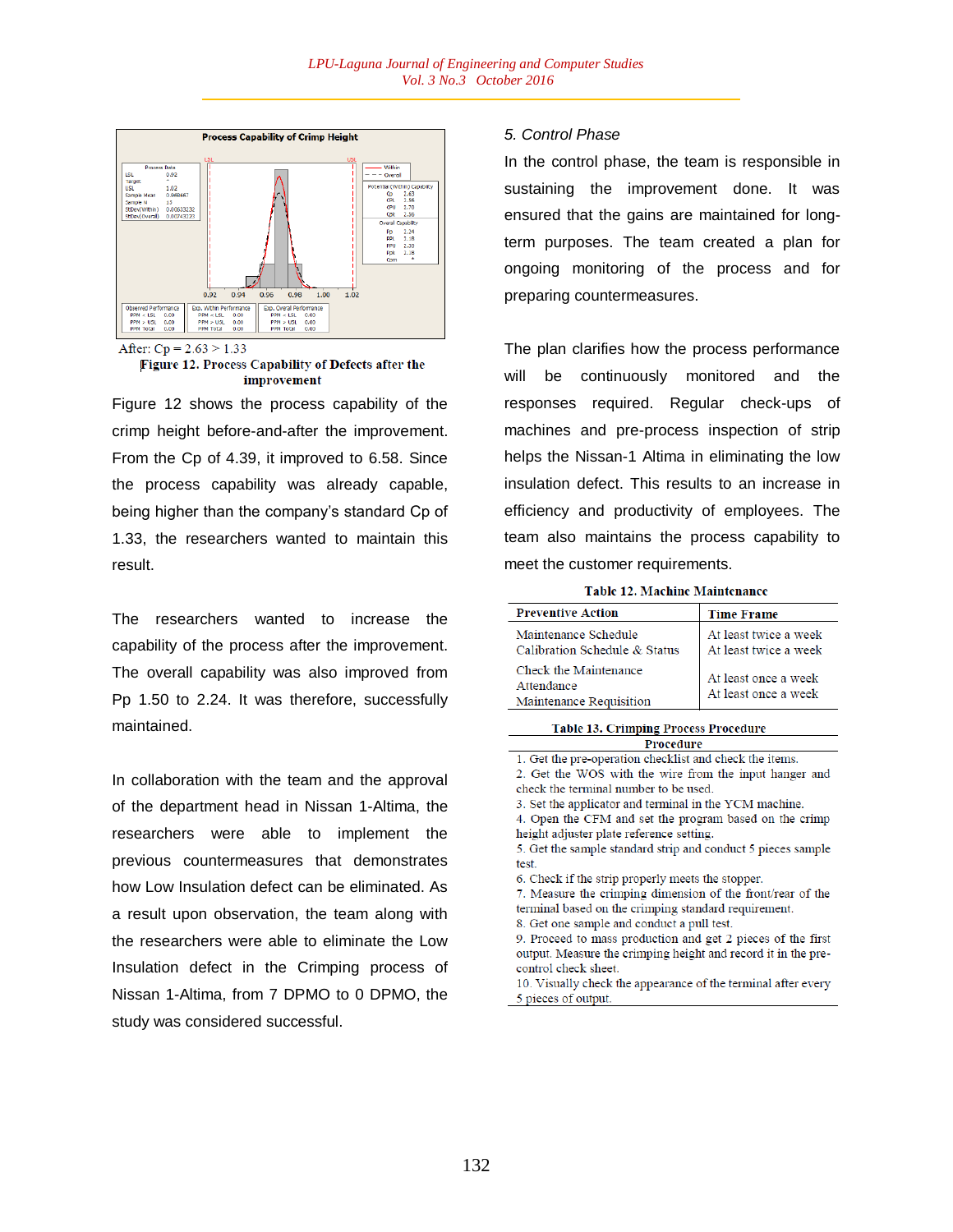## **IV. CONCLUSION AND RECOMMENDATION**

## *A. Conclusion*

In relation to the objectives of the study, the following conclusions are made based on the findings gathered:

- 1. The researchers were assigned to study the process of Nissan 1 – Altima. The data of defects from July to December of the year 2015 were provided and after careful stratification, it was found that the crimping process contributed the most number of defects. The defects that occurred in the crimping process were further stratified and the researchers found out that the low insulation defect has the highest number of defects with 7 DPMO. The low insulation defect became the priority of the study since it was the top defect in the crimping process.
- 2. After the focus of the study was determined, the team conducted brainstorming in order to find the main cause of low insulation defect. The team agreed that strips which are out of standard measurement may be a cause. The team used Attribute R&R to verify if the strips which are shorter or longer than the standard can cause low insulation defects. The test provided a proof that using out of standard strip measurement causes low insulation defect.
- 3. After identifying the main causes of the low insulation defect, the team analyzed the method in the crimping process. The team examined the process using whywhy analysis and cause-and-effect diagram. Through brainstorming, it was found out that having low insulation defect is mainly caused by man and machine. The root cause of having such defect is due to inconsistent maintenance and overfeeding.
- 4. The DMAIC principle served as the team's roadmap for process improvement. The Define phase helped the team through the stratification process, in which they come up with the main scope, focus and goal of the study. Data were analyzed carefully and verified accurately in the Measure phase. The team shared their insights about the problem and come up with various countermeasures that eliminated the defects in the process. Countermeasures were further examined and tested to ensure effectiveness. Implementation of countermeasures is accomplished in the Improve phase. With further observations of the processes in the Control phase, decline of the defect rate is seen all throughout the process. As a result of improvement, the process capability was also improved from 1.75 to 2.63. Also, the previous number of low insulation defects with 7 DPMO was totally eliminated, therefore having 0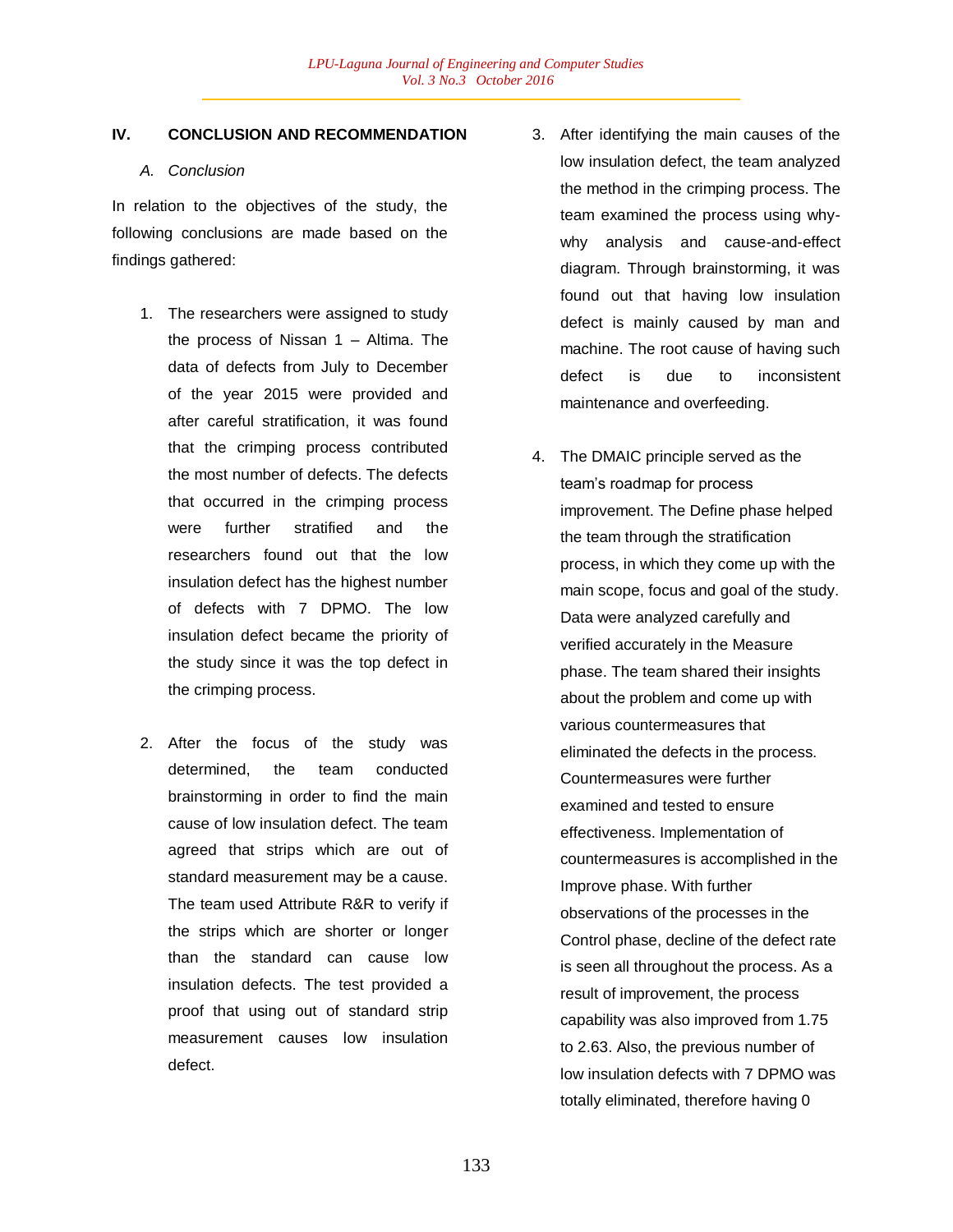DPMO. In conclusion, these defects are eliminated in the crimping process after the DMAIC methodology took place.

5. Preventive actions were made in order to eliminate defects in a long-term basis. Since the suggested countermeasures were proven effective, work instructions must be revised with the proper preventive policies. The team is responsible for the dissemination of work instructions and ensuring that practical applications of the previous countermeasures will develop a continuously improving process all throughout the production.

#### *B. Recommendation*

After obtaining the results and conclusions, the following recommendations are made:

1. The study provided a great help in the elimination of the low insulation defect. The team should continue to have calibration schedules and machine check-ups at least 2 times a week in all machines terminal number.

2. It is recommended that the future researchers should conduct a study on reducing low insulation defects which are developed outside the crimping process. This is for the perfectly-crimped wires that gets damaged and becomes low insulated through the transportation to the other processes, improper handling and collision in the working area.

#### **V. BIBLIOGRAPHY**

[1] What is Six Sigma? The Roadmap to Customer Impact. Retrieved February 10, 2016, from http://www.ge.com/sixsigma/SixSigma.pdf.

[2] Williams, J. M. Six Sigma Objectives. Retrieved February 12, 2016, from http://www.ehow.com/list\_6716177\_six-sigmaobjectives.html.

[3] Hambleton, L. (2008). Treasure Chest of Six Sigma Methods, Tools, and Best Practices. Pearson Education, Inc.

[4] The Define Measure Analyze Improve Control (DMAIC) Process. Retrieved February 12, 2016, from http://asq.org/learn-aboutquality/six-sigma/overview/dmaic.html.

[5] Jirasukprasert, P. et al. (2012). A Case Study of Defects Reduction in a Rubber Gloves Manufacturing Process by Applying Six Sigma Principles and DMAIC Problem Solving Methodology. Proceedings of the 2012 International Conference on Industrial Engineering and Operations Management. 472- 481.

[6] Tyagi, P., Tiwari, G., & Singh, A. (2014). Six Sigma Approach to Reduce The TE/FE Defects in Optical Disc (DVD). International Journal of Application or Innovation in Engineering & Management (IJAIEM), 3-12.

[7] Md. Enamul, K., Mahbubul, I.B., & Mostofa, L. (2013). Productivity Improvement by using